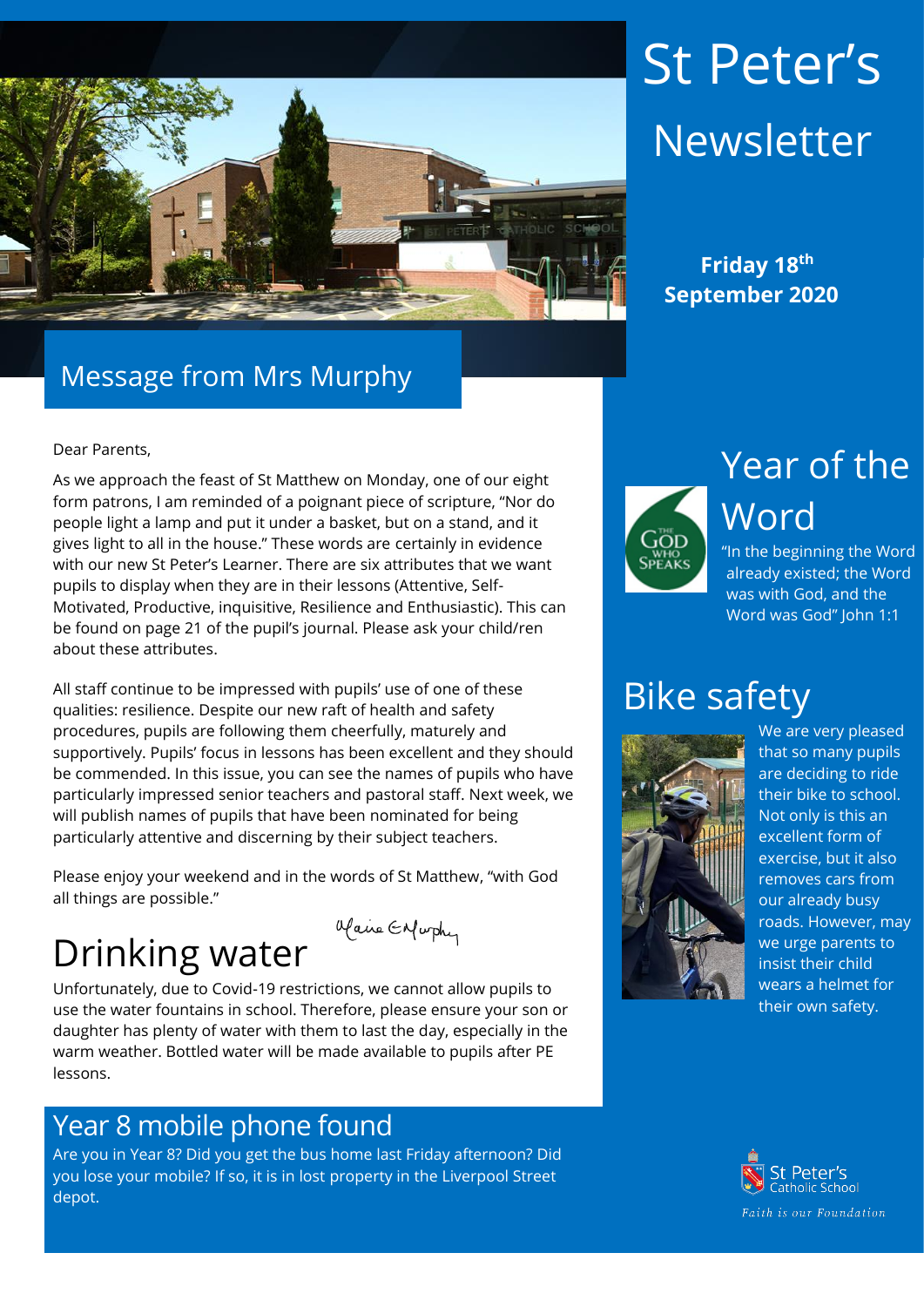We pride ourselves in being a leading school in terms of e-safety. We view e-safety as an important aspect of safeguarding our school community and, as a result, our e-safety committee periodically releases alerts to our pupils, parents and staff about current issues surrounding online safety. We have been made aware that there is a graphic video currently circulating on social media of a man live streaming his suicide. The video is highly distressing if viewed. Social media platforms are working to remove this video, however it may still be shared under fake captions. We urge parents to continue to monitor their children's phones. If pupils come across the video, we urge them not to watch it and report it to the appropriate platform to be removed from circulation.

Report inappropriate content to Tik Tok: [https://support.tiktok.com/en/privacy-safety/report](https://support.tiktok.com/en/privacy-safety/report-inappropriate-content-default)[inappropriate-content-default](https://support.tiktok.com/en/privacy-safety/report-inappropriate-content-default)

Report inappropriate content to Facebook: <https://m.facebook.com/help/263149623790594>

Report inappropriate content to You Tube: [https://support.google.com/youtube/answer/2802027](https://support.google.com/youtube/answer/2802027?co=GENIE.Platform%3DDesktop&hl=en) [?co=GENIE.Platform%3DDesktop&hl=en](https://support.google.com/youtube/answer/2802027?co=GENIE.Platform%3DDesktop&hl=en)

#### Medication

If your child requires any over the counter or prescribed medicine during the school day, can you please complete the appropriate consent form and return via email to the main office. Please inform the office of how you will be sending the medication into school, such as your child will bring into school or you wish to make an appointment to drop it into school personally.

### E-safety alert **Deacon Sean Loone**

Deacon Sean Loone of Our Lady of the Wayside Parish and Chaplain to the school has written a new book. Here, he tells us more about his time in lockdown and the subject matter of his new book: "When the country entered 'lock down' in late March of this year, all of a sudden life for me, like for most people, seemed to stop. The schools and churches all closed leaving me with the question, 'how could I exercise my ministry now?' In the centre of Birmingham there exists a charity, 'The Saint Chads Sanctuary', providing much needed help to asylum seekers and refugees. These were people who, literally, had nothing apart from the clothes on their back. I was delighted to offer my support and filled my car several times over with food donations.

However, I still felt there was something missing. So, I returned to a project I had been working on before lockdown, a new book. The title for the book was, 'Only in the Crucified God – Questions and Answers on Faith, Hope and Love.' Many of the questions were, in fact, asked of me and inspired by pupils from Our Lady of the Wayside Catholic School. The project provided me with the opportunity to answers many of the questions I have been asked over the years by using the Bible as my main resource. It was important for me to write a book reflecting one of my core beliefs that God includes everyone and excludes no one."

The book, 'Only in the Crucified God – Questions and Answers on Faith, Hope and Love,' by Sean Loone is currently available in dual format from [Amazon.co.uk.](https://protect-eu.mimecast.com/s/YIIlCrmq2Fr78pH7kx2N?domain=amazon.co.uk) All profits from the book will be donated to CAFOD.



#### Mass times in our Local Parishes

[St Augustine's Catholic Church](https://www.staugustinesolihull.org.uk/welcome/mass-book-your-place/) [St Thomas More, Sheldon](https://www.stthomasmorercchurch.com/) [St George & St Teresa Catholic Church](https://www.catholicchurch.dorridge.uk/) [Olton Friary](https://www.oltonfriary.org.uk/) [Our Lady of the Wayside Catholic Church](http://ourladyofthewaysidechurchshirley.co.uk/)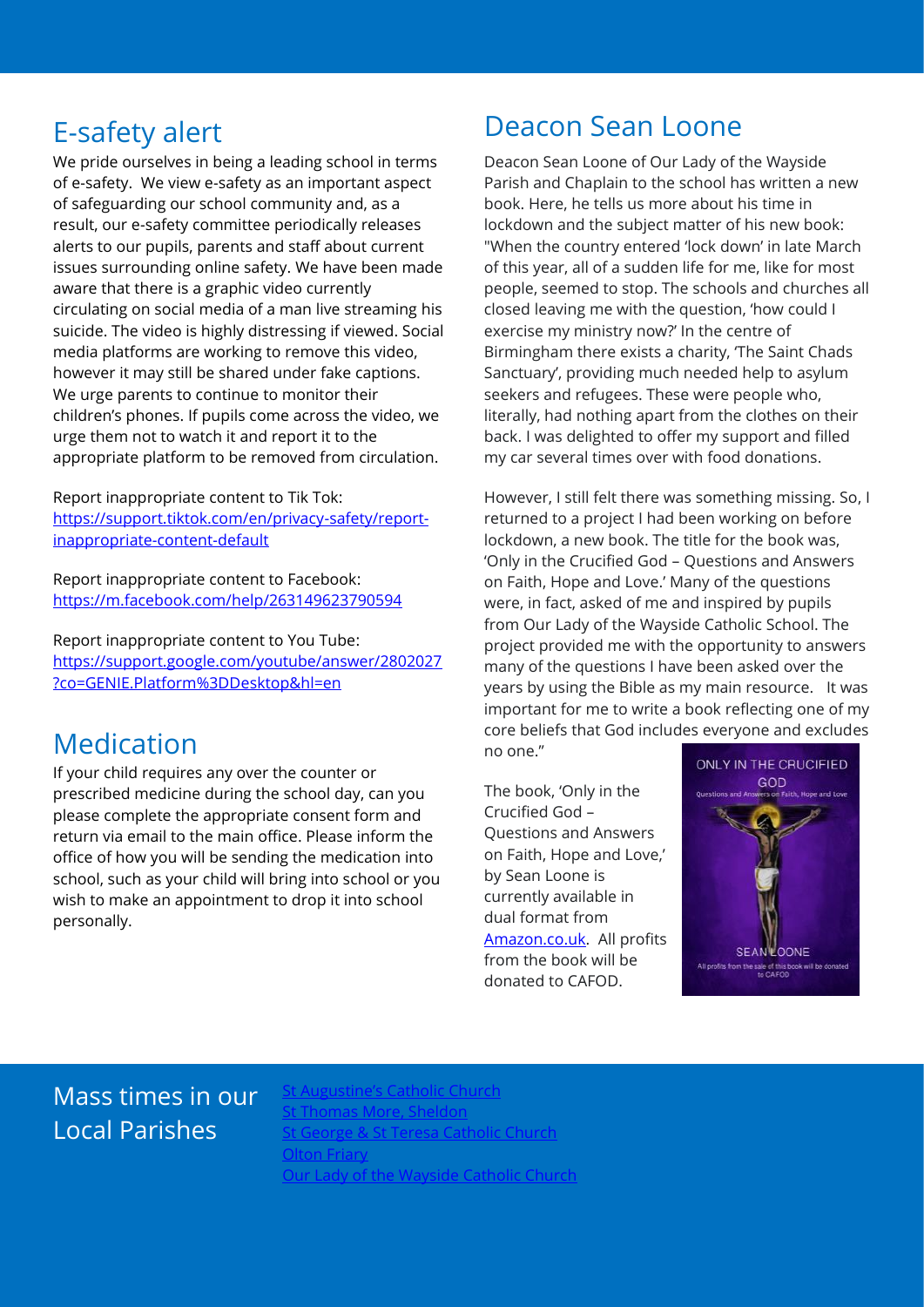#### Congratulations

Congratulations to the following pupils who have been nominated by a member of staff.

Santiago F Year 7 Excellent contribution to the community. Joachim s Year 7 Excellent contribution to the community. Ciara R Year 8 For being kind and caring to everyone. Jacob O Year 9 Being attentive and discerning to his services Zuzanna P Year 11 Great start to year 11 Mackenzie W Year 11 For making an excellent start to the year. Zuzanna P Year 11 Superb work during lockdown and extremely conscientious.

Our Pastoral Staff have nominated the following pupils

| Nyah M  | Year 7  | Fantastic transition booklet                                             |
|---------|---------|--------------------------------------------------------------------------|
| Erin B  | Year 8  | Excellent commitment throughout.                                         |
| Ashna A | Year 9  | Excellent work across the board, worked really hard during the lockdown. |
| Jack A  | Year 10 | Work ethic and contribution                                              |
| Chloe W | Year 11 | Outstanding effort.                                                      |
| Cain W  | Year 11 | Worked tirelessly throughout lockdown and excellent engagement           |
| Reece B | Year 13 | <b>Excellent Commitment</b>                                              |

### Year 7 Welcome

Congratulations to all Year 7s that have completed the transition booklets over the summer holidays, with particular congratulations to Charlie W, Chloe A, Maria E, Ailis B, Nyah M, Benito S, Nella T and Alex M who completed their booklet to an exceptionally high standard.

As the Head of Year 7, it has been lovely to see how all of Year 7 have settled in well at St. Peter's and I looking forward to the year ahead. Mrs Costello

### Welcome to the Sixth Form!



The Sixth Form are delighted to welcome over 130 Year 12 pupils for this academic year. The pupils have all chosen at least 3 A-level or BTEC courses and have the option of accompanying this with other AS qualifications such as AS Core Maths or the AS EPQ qualification. We are delighted with the positive start the Year 12 pupils have made in the Sixth Form.

We would like to extend our congratulations to the way the pupils in both Year 12 and Year 13 have conducted themselves in these unprecedented times. They continue to display a focused attitude to their studies and act as role models to the rest of our school



community. Well done to our Sixth Form pupils - we are very proud! Mrs McHale and Mr Carr.



#### Lottie's first day at school

We're happy to report that our lovely new school dog, Lottie, is settling in well!



St. Peter's Catholic School Year 6 to Year 7

**Transition Booklet** 

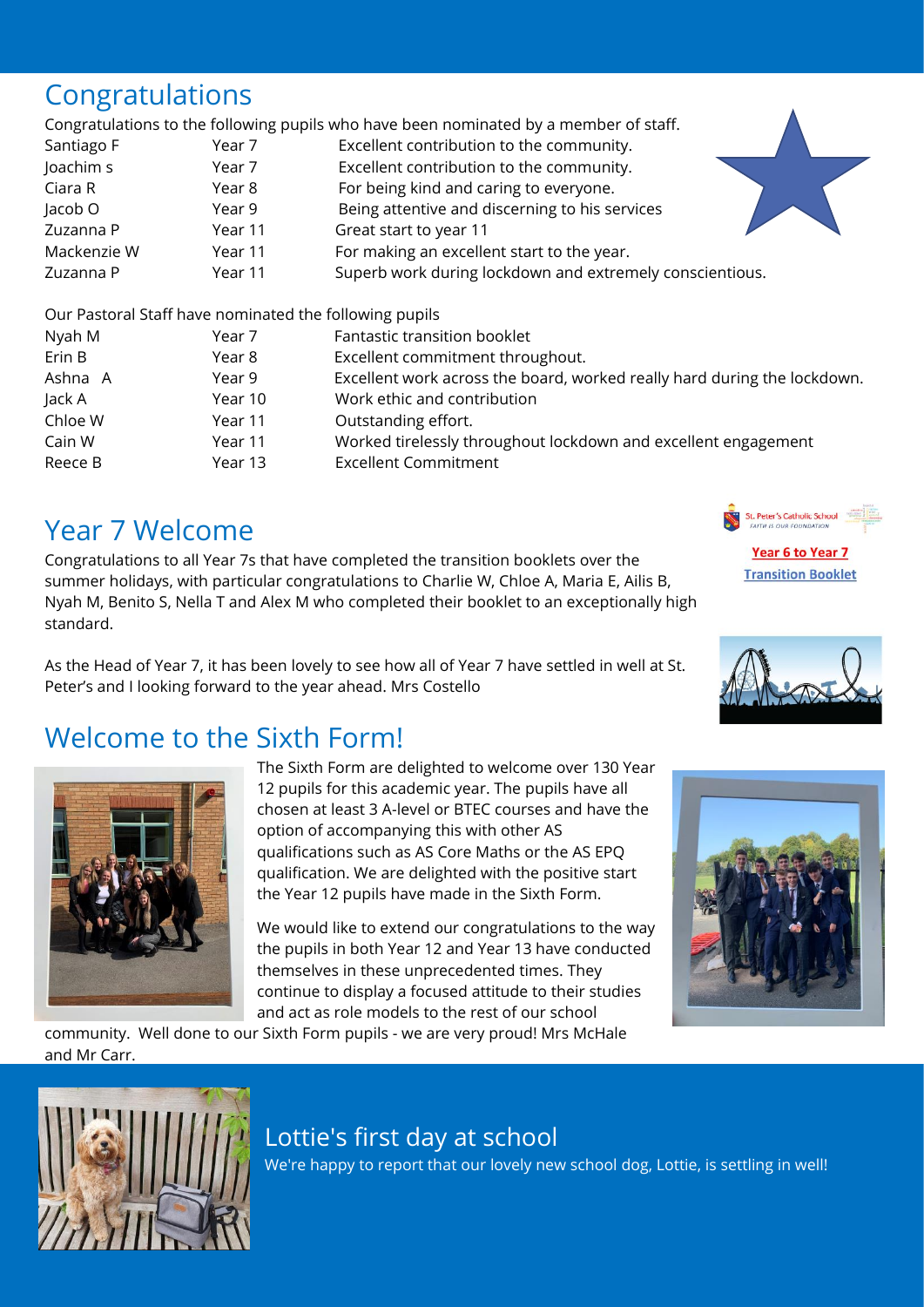#### **Destinations**

St Peter's Sixth Form has once again been celebrating a set of amazing Year 13 destinations. Despite the unique challenges faced by our Class of 2020, we are proud of the work that the students did prior to lockdown with their UCAS applications which enabled them to secure offers from their chosen universities.

We are delighted with the success of the conscientious students who acquired places in highly sought after apprenticeships, including degree apprenticeships.

A number of our students will be going to a Russell Group University, which this year include Birmingham, Bristol, Exeter, Leeds, Manchester, Nottingham, Oxford, Sheffield and Warwick. The pupils have pursued a wide range of courses, reflecting their individual passion and the huge amount of thought they have put into their university choices. Pupils will be taking courses ranging from the scientific, such as computer science, mathematics and biological sciences; business specialists studying real estate or business management; and our social sciences and humanities students studying courses such as economics and history. We are, of course, very proud of those pupils going into vocations including primary teaching, nursing and professional policing.

There were a number of high achievers this year, a few of which are listed below:

- Christian acquired his place to study Physics at the University of Oxford
- Erinn secured her place to study Veterinary Medicine at the University of Nottingham
- Hannah will be studying English at the University of Nottingham
- Michael will be studying Mathematics at the University of Bristol
- Elidia will be studying Psychology at the University of Leeds
- Annie will be studying Sociology at the University of Birmingham
- Jonathan will be studying English at the University of Nottingham
- Annabel will be studying Geography at the University of Exeter
- Ameera will be studying Biomedical Science at the University of Warwick
- Eleanor will be studying Economics at Bath University
- Lucy will be studying History at the University of Nottingham
- Callie will be studying Computer Science at the University of Leicester
- Matthew will be studying History and Politics at the University of Sheffield
- Finnian will be studying Computer Science and Mathematics at the University of Manchester
- Lara will be studying Law at the University of Nottingham
- Matthew will be studying Mechanical Engineering at the University of Nottingham
- John will be studying Mathematical Physics at the University of Nottingham
- Darcie will be studying Management at Loughborough University
- James will be studying Mechanical Engineering at the University of Nottingham
- Saskia will be studying Computer Science with Mathematics at the University of Leeds
- Charlie will be studying Politics at the University of Sheffield

We wish all our pupils continued success and remind them to keep in touch to let us know how they are getting on.



St Peter's have supported the charity Anawim for many years at Christmas and Easter, during this time of crisis many of their families would welcome extra support. We are pleased to say that we will be collecting the following items for their foodbank – tinned veg, pasta sauces, long life milk, couscous, rice, biscuits, dried breakfast items, tea, coffee, sugar, tinned fruit, juice and dried dessert items. All donations will be greatly appreciated and will be distributed by Lauren from Anawim.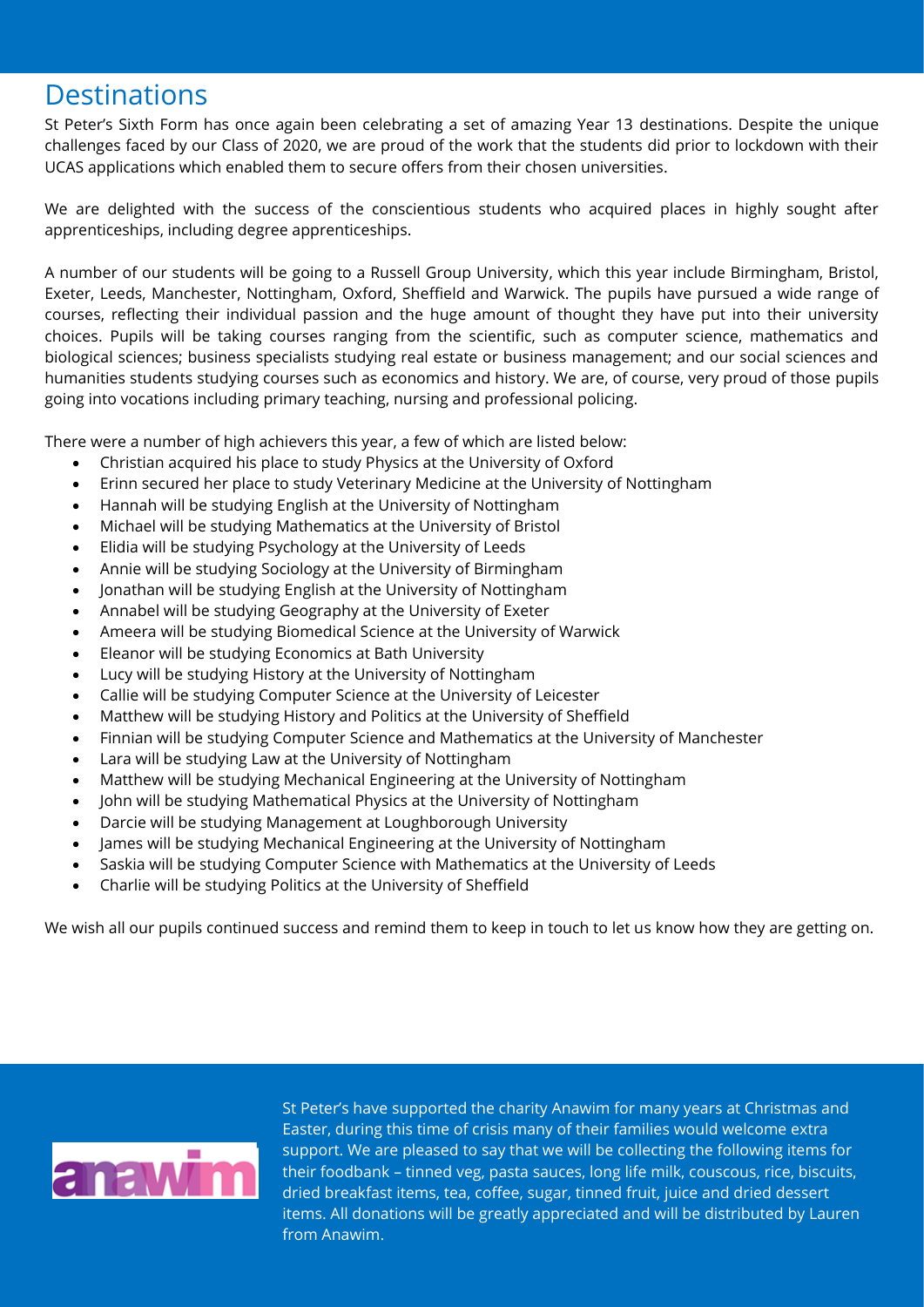#### Careers Upcoming Events

The **UK University & Apprenticeship Search Virtual Fair** will be held on Wednesday 21 October from 12:00- 18:00. The event is free and will feature over 80 universities, colleges and apprenticeship providers, and it's open to students in Year 13, 12 and 11.

For more information about the event, please [click here to open the email in your browser.](https://protect-eu.mimecast.com/s/mkv5C27q8tVW5JcnHnuS?domain=us4.campaign-archive.com) Pupils will need to register themselves for the event by visiting the website [https://ukunisearch-west.vfairs.com.](https://protect-eu.mimecast.com/s/MdbVC3yr6uXoDJfqh-Z1?domain=ukunisearch-west.vfairs.com)



UCAS are offering lots of opportunities to research remotely, and now's the time for pupils to discover their options online.

#### **Sign up for a virtual exhibition!**

Pupils have the chance to explore courses they're interested in and speak to universities and colleges from around the UK. By taking part, they can talk to subject and admissions experts, discover apprenticeships, get advice on applying through UCAS, and more. To register, please select the link here: [UCAS Virtual Exhibition](https://www.ucas.com/ucas/events/find/scheme/virtual-and-digital/type/exhibition?sort_by=search_api_aggregation_1)

Each event is dedicated to one of the following subject areas:

**Business, law, and finance** – 30 September **Biological and physical sciences** – 16 October **Social sciences, humanities, and teaching** – 23-24 October **Maths, engineering, and computing** – 2-3 November **Creative subjects** – 13-14 November

#### **Compare accommodation options with our new search – Year 13**

Accommodation is high on the priority list when pupils are considering where they want to study, but it's not always easy to compare what's on offer. The UCAS new [accommodation search](https://protect-eu.mimecast.com/s/UGEkCgnDptqwVru70LCP?domain=click.email.ucas.com) helps them see what's available from both universities and colleges, and private providers. Understanding what options there are will help them to narrow down where they might want to study.

#### **Join our Hub live sessions – Year 12**

UCAS will be hosting a range of Hub live sessions over the coming months, covering different topics that will help pupils research their options and complete their applications. Pupils can [create their own UCAS Hub](https://protect-eu.mimecast.com/s/KvzlCj0gYHYGp2FjqsmF?domain=click.email.ucas.com) now so they're ready to take part.